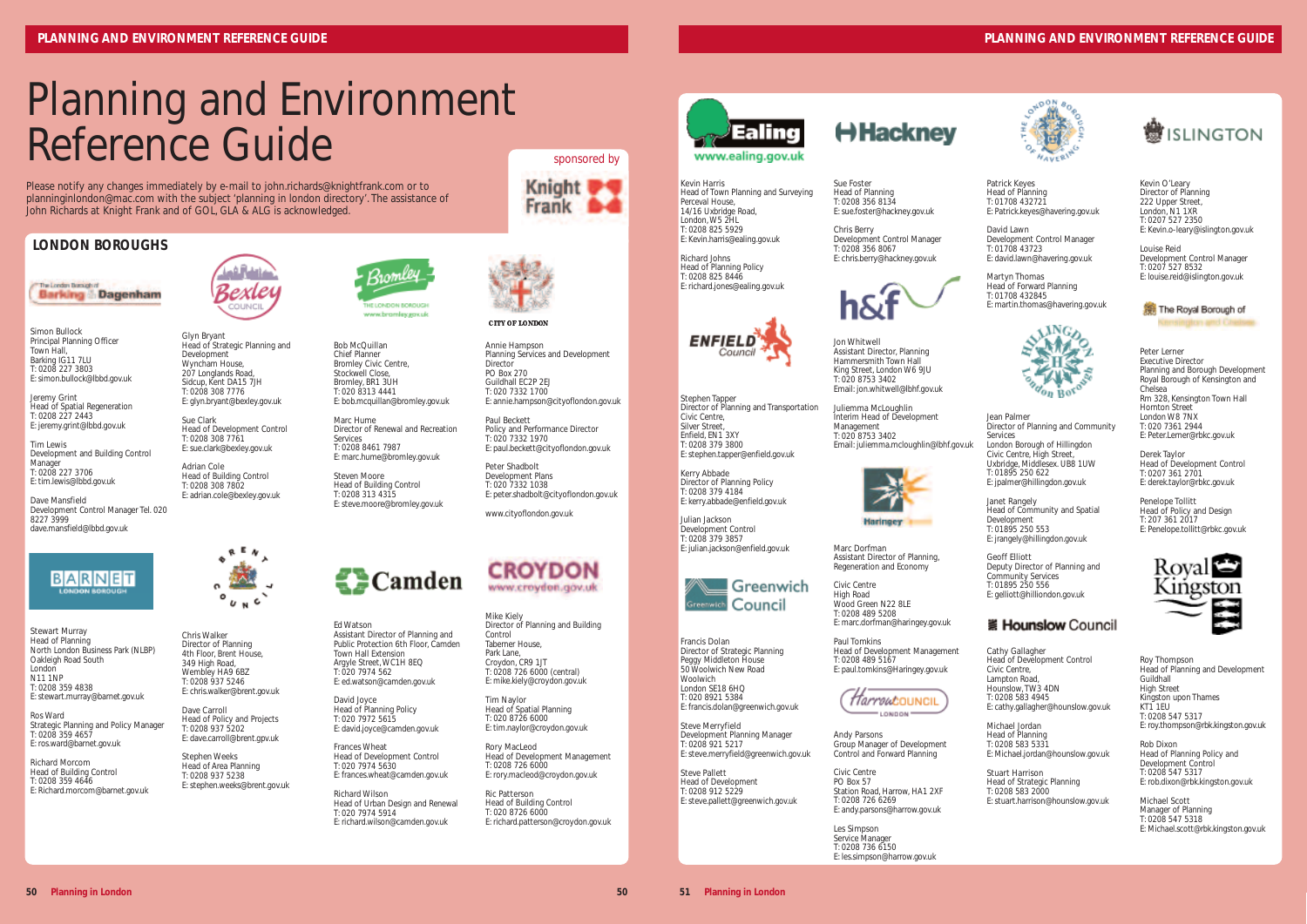### **OTHER ORGANISATIONS**

## Keep taking your *PiL*!

Please complete click SUBSCRIBE

Grosvenor, Sainsbury's, Hamptons International, Speechly Bircham, Montagu Evans, London Councils, Barratt Homes, National Grid, Network Rail, White Young Green, Trower & Hamlins, Circle 33 Housing Trust, P&O Estates Ltd, Greenwich University, Steer Davies Gleave, City of Westminster, Munkenbeck Partners, British Architectural Library, Consultancy for the Built Environment, CB Richard Ellis, Delancy Real Estate, Paul Davis & Partners, Bellway Homes Ltd, Jestico & Whiles, London & Quadrant Housing, Ecology Consultancy Ltd, Tesco Plc, Ramboll Whitbybird, Renaisi Ltd, London Wharf PLC, L B Islington, L B Greenwich, Sport England, Harvard College Library, Entec UK, Thames Gateway Delivery Unit, Berkely Group PLC, Workspace Group Plc, Greater London Authority, DCLG, London Borough of Bexley, RBK&C, RTPI, i-Document Systems, London Borough of Bromley, PRP Architects, Turley Associates, Rolfe Judd, Denton Wilde Sapte, Durrants, London & Continental Railways, GL Hearn, British Land Company, Lurot Brand, L B Islington,

#### **Magazine of the Year (non-weekly) International Building Press Awards WINNER 2007 & finalist 2006 – 2010**

**To subscribe: click on www.planninginlondon.com, call 020 7834 9471, fax 020 7834 9470 or return this form. A second copy is included free with all corporate subscriptions.** Post to: Planning in London, Studio Crown Reach, 149a Grosvenor Road, London SW1V 3J

**... Just some of the firms and organisations who have taken their** *Planning in London* **subscription. ONE YEAR FOR JUST £75.**

#### London Thames Gateway Development Corporation

One Churchill Place Canary Wharf London E14 5LN T: 0203 2012 000 www.london2012.com/index.php

#### Department for Communities and Local Government Eland House Bressenden Place London SW1E 5DU T: 020 7944 4400 E: enquiries.br@communities.gsi.gov.uk planning.policies@communities.gsi.

gov.uk

Greater London Authority Boris Johnson Mayor of London Greater London Authority City Hall, The Queen's Walk More London, London SE1 2AA T: 0207 983 4000 E: mayor@london.gov.uk

Giles Dolphin Assistant Director Planning T: 020 7983 4271 E: Giles.dolphin@london.gov.uk

Michael Copeland Conservation and Urban Design T: 0207 926 1215 E: mcopeland@lambeth.gov.uk



Colin Wilson Senior Manager, Planning Decisions T: 020 7983 4783 E: colin.wilson@london.gov.uk

Justin Carr Strategic Planning Manager (Development Decisions) T: 020 7983 4895 E: justin carr@london.gov.uk

Christine McGoldrick Strategic Planning Manager (Development Plans) T: 020 7983 4309 E: christine.mcgoldrick@london.gov.uk

Martin Scholar Strategic Planning Manager (Planning Frameworks) T: 020 7983 5750 E: martin.scholar@london.gov.uk

#### Government Office for London Riverwalk House 157-161 Millbank London SW1P 4RR T: 020 7217 3111 Email: enquiries@gol.gsi.gov.uk

| and mail or fax the form helow or<br>at www.planninginlondon.com and pay with PayPal or credit card                                                                                                          |                                                                                                                                                            |  |
|--------------------------------------------------------------------------------------------------------------------------------------------------------------------------------------------------------------|------------------------------------------------------------------------------------------------------------------------------------------------------------|--|
| I would like to subscribe from:<br>last issue 75. October 2010<br>this issue 76, January 2011<br>next issue 77, April 2011<br>I am interested in advertising in the Advice directory (£150+vat for one year) | Go to planning inlondon.com $>$ Subscribe<br>and pay online with<br>I enclose a cheque for £75.00 (zero rated for VAT, made payable to Planning in London) |  |
| Please debit my card £80 (£75+£5.00 for credit card administration)<br>Card type:<br><b>VISA</b><br><b>MASTFRCARD</b><br>Card number:<br>Expiry date:<br>security no:                                        |                                                                                                                                                            |  |
| Signature:<br>Name on card:                                                                                                                                                                                  | Tel:<br>Fax:                                                                                                                                               |  |
| Firm <sup>.</sup>                                                                                                                                                                                            | Fmail·                                                                                                                                                     |  |
| Subscription delivery address:                                                                                                                                                                               | Card billing address:                                                                                                                                      |  |
| JY Tel: 020 7834 9471 Fax: for the attention of Louise Elliot: 0207 834 9470.                                                                                                                                |                                                                                                                                                            |  |

Andrew Melville Head of Planning T: 020 7217 3111 E: andrew.melville@gol.gsi.gov.uk Penny Bramwell Head of Sustainable Development T: 020 7217 3111 E: penny.bramwell@gol.gsi.gov.uk

#### The Planning Inspectorate

Registry/Scanning Room 3/01 Kite Wing Temple Quay House 2 The Square Temple Quay Bristol BS1 6PN T: 0117 372 6372 E: enquiries@planninginspectorate.gsi.gov.uk

English Heritage

Covering: Greater London. English Heritage 1 Waterhouse Square 138 - 142 Holborn London, EC1N 2ST T: 020 7973 3000 Fax: 020 7973 3001 E: london@english-heritage.org.uk

#### English Nature

Natural England, Floor 3, Ashdown House, 123 Victoria Street, London, SW1E 6DE T: 020 7932 2200 Fax: 020 7932 2201 Email: london@naturalengland.org.uk

#### **DEFRA**

*Department for Environment, Food & Rural Affairs* Nobel House 17 Smith Square London SW1P 3JR T: 020 7238 6000 E: helpline@defra.gsi.gov.uk

Peter Andrews Chief Executive of LTGDC 9th Floor South Quay Plaza 3 189 Marsh Wall London E14 9SH T: 020 7517 4730 E: peter.andrews@ltgdc.org.uk

#### Olympic Delivery Authority – Planning Decisions Team

Vivienne Ramsey Head of Development Control Olympic Delivery Authority Planning Decisions Team Mailpoint 32B 23rd Floor One Churchill Place Canary Wharf London E14 5LN Telephone 020 8430 6020 Email planning.enquiries@pdt.oda.gov.uk

#### London 2012

#### TfL

Central Customer Services 23rd Floor Empress State Building, Empress Approach, London SW6 1TR T: 020 7222 5600 E: enquire@tfl.gov.uk

#### London Development Agency

Public Liaison Unit London Development Agency Palestra 197 Blackfriars Road London SE1 8AA Phone: 020 7593 9000 Email: info@lda.gov.uk

#### *Please notify any changes immediately by e-mail to john.richards@knightfrank.com or to planninginlondon@mac.com with the subject 'planning in london directory'.*

| sponsored by Knight |       |  |
|---------------------|-------|--|
|                     | Frank |  |

### **DIRECTORY & SUBSCRIPTION ORDER FORM**

Sue Foster OBE Headhousing, regeneration, and environment Town Hall Brixton Hill, SW2 1RW T: 07932 449 369 E: jsmith6@lambeth.gov.uk

Zbig Blonski Head of Strategic Planning T: 0207 926 1233 E: zblonski@lambeth.gov.uk

John Miller Head of Planning Laurence House 1 Catford Road London SE6 4RU T: 0208 314 8706 E: john.miller@lewisham.gov.uk

Timothy King Head of Development Control T: 0208 314 9785 E: timothy.king@lewisham.gov.uk

Brian Reagan Planning Policy Manager T: 0208 314 8774 E: brian.reagan@lewisham.gov.uk



John Hill Head of Planning and Public Protection Merton Civic Centre London Rd, Morden SM4 5DX T: 020 8545 3052 Email: esenquiries@merton.gov.uk

Maggie Brian Interim Manager, Development Control T: 020 8545 3099 Email: esenquiries@merton.gov.uk

Paul McGarry Physical Regeneration Manager T: 020 8545 3041 urban.design@merton.gov.uk

Chris James Interim Manager, Spatial Planning **Policy** T: 020 8545 3041 policyandinformationteam@merton.go v.uk



Seema Manchanda Head of Physical Regeneration & Development London Borough of Newham, Town Hall Annexe, 330-354 Barking Road, East Ham, London E6 2RP T: 0208 430 2000 Extension: 22309 seema.manchanda@newham.gov.uk

Len Davies Head of Building Control T: 0208 430 2000 Extension: 47222 len.davies@newham.gov.uk

Peter Rose Head of Development Control and Planning T: 0208 430 2000 Ext. 27167 peter.rose@newham.gov.uk



Chief Planning and Regeneration Officer : Chris Berry Chris.Berry@redbridge.gov.uk PO BOX No.2 Town Hall 128-142 High Road Ilford Essex, IG1 1DD T: 0208 708 2068

Head of Development Control John Pearce T: 0208 708 2052 john.pearce@redbridge.gov.uk

Head of Planning Policy & Environment: Emma Watson T: 0208 708 2235 emma.watson@redbridge.gov.uk

Heads of Building Control Amrick Notta T: 0208 708 2525 amrick.notta@redbridge.gov.uk

Head of Regeneration: Mark Lucas



Trevor Pugh Director of the Environment Civic centre,, 44 York Street Twickenham, TW1 3BZ T: 0845 612 2660 customer.service@richmond.gov.uk

Robert Angus Head of Development Control T: 0845 612 2660 E: customer.service@richmond.gov.uk

Philip Wealthy Head of Planning Policy T: 0845 612 2660 E: customer.service@richmond.gov.uk



Gary Rice Head of Development Control Chiltern House Portland Street, SE17 2FS T: 0207 525 5657 E: gary.rice@southwark.gov.uk

David Woolmer Head of Building Control T: 0207 525 558 E: david.woolmer@southwark.gov.uk

Simon Bevan / Julie Seymour Heads of Planning Policy T: 0207 525 5411 / 0207 525 0508 E: simon.bevan@southwark.gov.uk Julie.seymour@southwark.gov.uk



Darren Richards Head of Planning 24 Denmark Road Carshalton SM5 2JG T: 0208 770 5070 E: Darren.richards@sutton.gov.uk

Karen Fossett Head of Development Control T: 0208 770 5070 E: Karen.fossett@sutton.gov.uk

Jeff Wilson Head of Strategic and Environmental Planning T: 0208 770 5070 E: jeff.wilson@sutton.gov.uk



Stephen Irvine Development Control Manager Mulberry Place (AH) PO Box 55739 5 Clove Crescent London E14 1BY T: 0207 364 5355 E: planning@towerhamlets.gov.uk

Terry Natt Strategic Applications Manager T: 0207 364 5204 E: planning@towerhamlets.gov.uk



Martin Esom Executive Director of Environmental Services Sycamore House, Town Hall, Forest Road, London E17 4JF

T: 0208 496 6825 direct Central: 020 8496 3000 E: martin.esom@lbwf.gov.uk

Vernon Herbert Executive Director of Planning T: 0208 496 6876/6882 E: Vernon.herbert@lbwf.gov.uk

Julian Ruaux Head of Building Control T: 0208 496 6770 E: julian.ruax@lbwf.gov.uk



Robert Erskine Head of Planning Wandsworth High Street London SW18 2PU T: 0208 871 6626 E: rerskine@wandsworth.gov.uk

Tony McDonald Head of Forward Planning T: 0208 871 6627 E: tmcdonald@wansworth.gov.uk

Thiru Moolan Head of Building Control T: 0208 871 7620 tmoolan@wandsworth.gov.uk



Rosemarie MacQueen, Strategic Director, Built Environment PO Box 240, Westminster City Hall, 64 Victoria Street, London SW1E 6 QP T: 020-7641-2455 RMacqueen@westminster.gov.uk

John Walker Operational Director Development Planning T: 020-7641-2524 E: jwalker2@westminster.gov.uk

Barry Smith Operational Director City Planning T: 020-7641-2923 E:mail: barrysmith@westminster.gov.uk

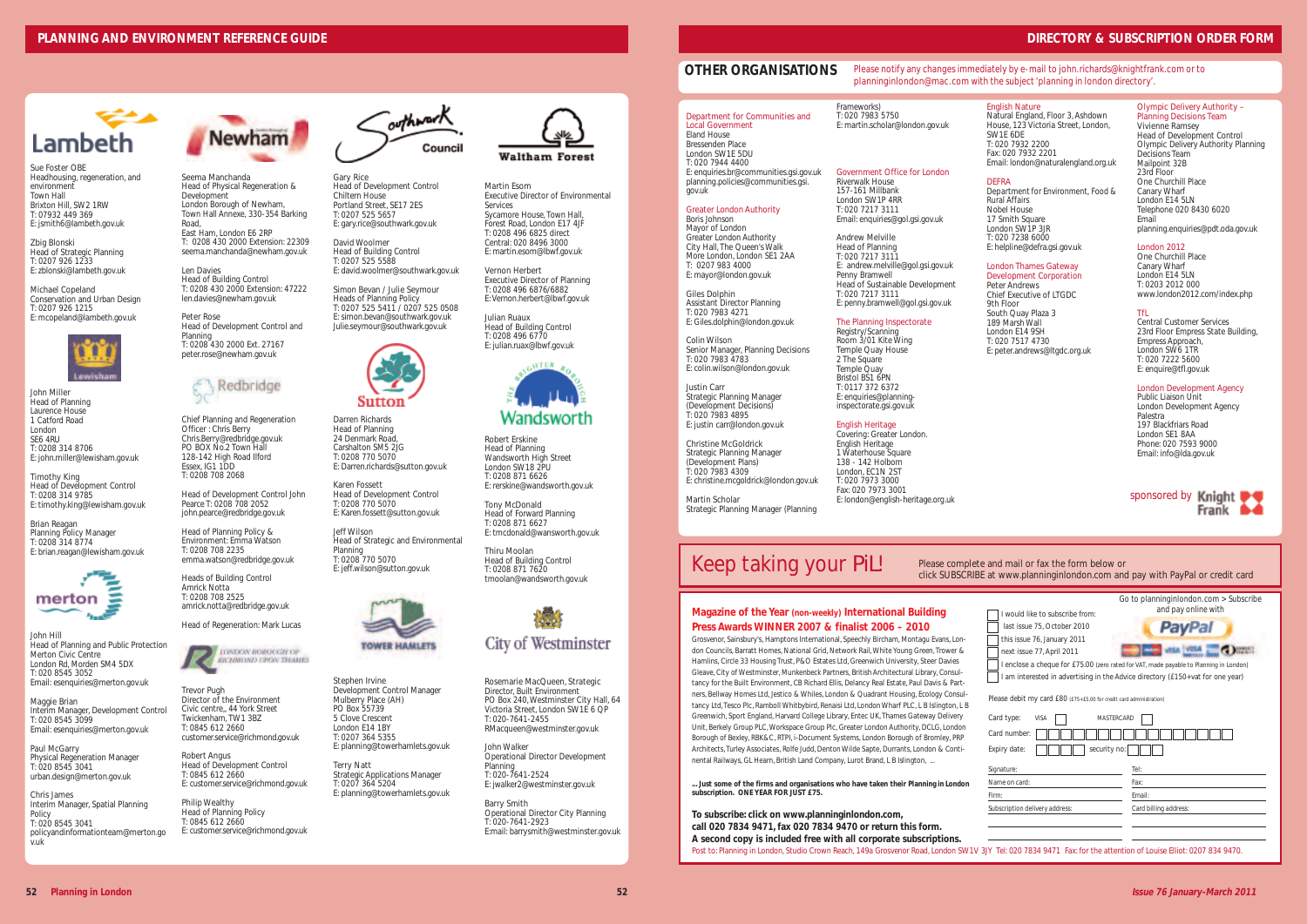# Planning and Advice

#### **Town Planning Consultants**



## **WEST & PARTNERS**

indigo

Chartered Architects and Town Planning Consultants Isambard House 60 Weston Street London SEI 3OI Tel: 020 7403 1726 Fax: 020 7403 6279 Email: wp@westandpartners.com

Masterplanning for achievable development within (and sometimes beyond) the creative interpretation of socio-economic, physical and political urban parameters; retail; leisure; commercial; residential; listed buildings; expert witness evidence; statutory plan advice.

**The Boisot Waters Cohen Partnership** Architects & Planning Consultants Studio Crown Reach,149a Grosvenor Road, London SW1V 3JY Tel: 020 7828 6555 Fax: 020 7834 9470 www.bwcp.co.uk brian@bwcp.co.uk Brian Waters

#### **Architect and Planning Consultant Serviced Office Space**



indigoptenning com

#### **Studio & Gallery Crown Reach**

On the river; share meeting rooms, technical library and reception services. Check the website for details.

149a Grosvenor Road, London SW1V 3JY Tel: 020 7834 9471 Fax: 020 7834 9470

**www.crownreach.com** louise@crownreach.com Louise Elliot, Space Manager



Be listed here and on the website at **www.planninginlondon.com** 

for £150 +vat per annum.

To take advantage please email planninginlondon@mac.com

*Planning in London* circulates 1000 copies of each issue. Research indicates that each copy is read, on average, by 4.5 people.

**Display ads from £880 per page. Inserts from £440 [+VAT ]**

#### from just £15 per week







**54 Planning in London This page is also found in the directory page of** *www.planninginlondon.com* **55**

The localism agenda poses some interesting questions for planning in London. The focus of the debate so far has been on the empowerment of local people over local decision-making processes obviously a good thing in its own right - but the fact is that London is a special case. Its status as the UK's only world city sets it apart, along with its sheer size and its unique system of metropolitan governance. It is the one city within the UK that has a high profile and an influential Mayor who is able to set policy at a strategic level (though I believe that he should be more empowered along the lines of the Mayors of Paris and New York).

Paradoxically, localism in London should mean more rather than less strategic awareness amongst those concerned with its future. I believe that this is the case whether people are acting at local or metropolitan level. The Greater London Authority, the 32 Boroughs, landowners, developers and local communities, will all need to understand how local ambitions fit within a bigger picture, even if these aim at nothing more than maintaining the status quo.

An awareness of the bigger picture is particularly relevant in relation to London's major opportunity areas. Kings Cross, the Royal Docks, Nine Elms, the Olympic Village, Earls Court - to name but a few - are all enormously different from one another. Emphasising the unique qualities of each place is going to be the key to future success given current market conditions and the need to compete effectively for scarce investment. In other words developers will need to work harder to emphasise the qualities that make each of these places special and different. If this means a move away from formulaic approaches to property development and investment in London, the localism agenda could have an enormously beneficial impact on the city. After all, its diversity is what makes London one of the world's greatest and most liveable cities.

I believe that one of the really important things the planning profession can do is to help local communities to develop an understanding of



Aviation related<br>engineering and<br>manufactuling<br>centre of excelence<br>of London Southend Lively mixed use<br>place with modern,<br>placestable work<br>environments in the<br>"Victorias" A fown centre with<br>an active cultural the<br>anage of high<br>quality parks squares<br>and strests, and a<br>cliverse competitive<br>trests competitive<br>trests competitive A high value fourism what makes each local place different. This means developing an understanding of how a place is evolved, how it relates to surrounding areas, and how it differs from others.

At Farrells we recently completed a piece of work on behalf of Southend Borough Council which does just that. Shaping Southend helps to set short term priorities for regeneration and investment in the context of the strategic vision we helped to articulate and develop for the Thames Estuary as a whole (most recently as part of the Mayor of London's Thames Estuary Steering Group).

A surprising aspect of this work for us is that most people think of Southend as a cockney Brighton, but we found that it has a mature business services sector, it is emerging as a major university town, it has a high concentration of creative and cultural activity, and it is becoming a centre for aviation related manufacturing and engineering.

Effectively communicating things which make places different can help local people to imagine the kind of place they would be happy to pass on to the next generation. One of Shaping Southend's key conclusions – and this is particularly relevant to local government in London – is that it is extremely difficult to set short term priorities and to make the most of limited finances without having a long term vision which takes the bigger picture into account. If localism is to be a success in London, it must help London to maintain its future success in an increasingly competitive - and rapidly changing – world, and planners in London have an important part to play in making sure that a key part of this is to reinforce its diversity. ■



Sir Terry Farrell's regular column.

## Localism in action

Terry Farrell believes that the planning profession should help local communities develop an understanding of what makes each local place different.